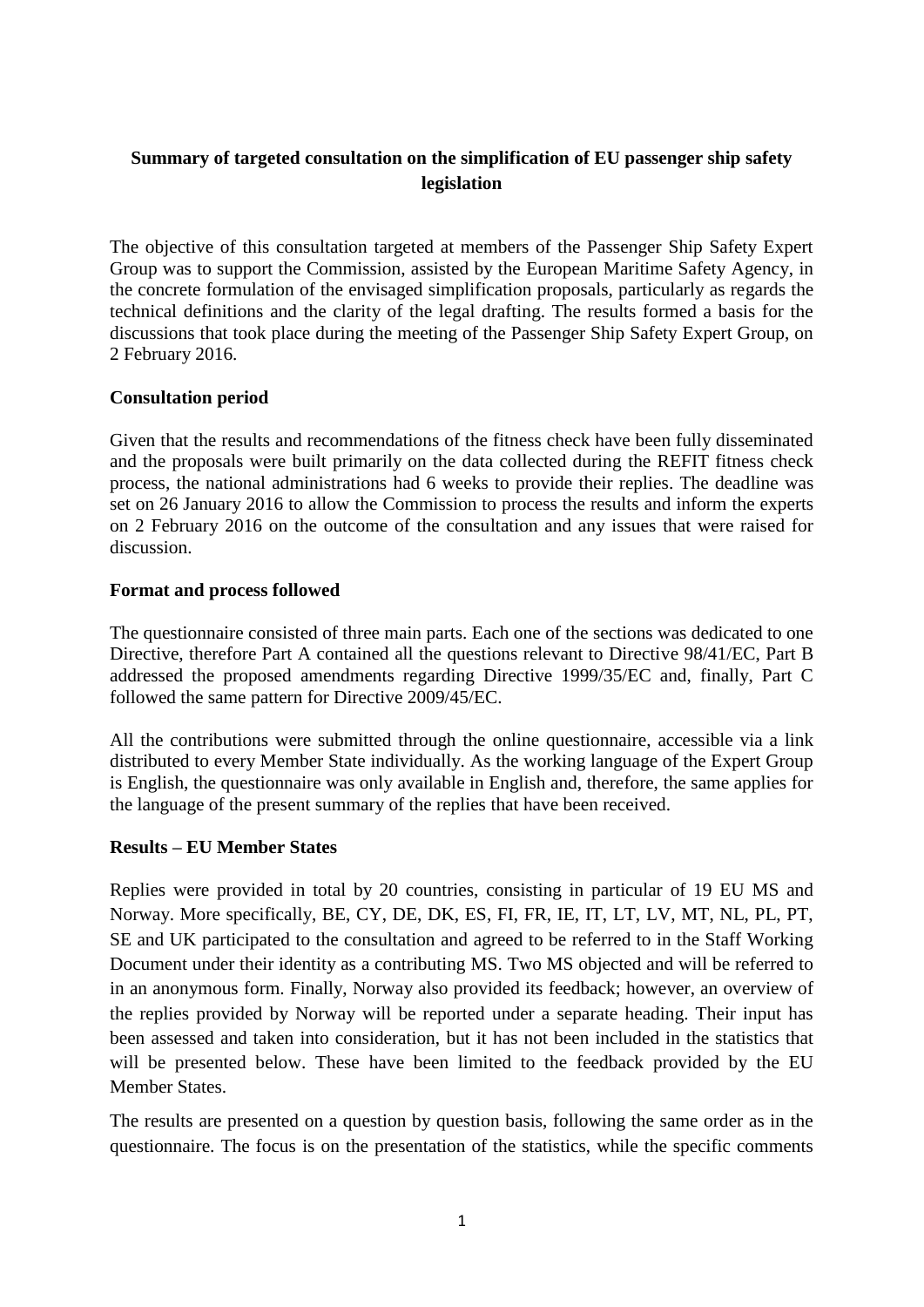and clarifications that several MS provided, as well as specific concerns, are addressed in the relevant parts of the Staff Working Document.

A. Directive 98/41/EC on the registration of persons sailing on board passenger ships operating to or from ports of the Member States of the Community:

Question 1 put forward the proposal for the clarification of the scope of Directive 98/41/EC, by aligning the definition of the 'passenger ship' across the PSS legislation, and more specifically with the definition found in Directive 2009/45/EC. Moreover, in parallel it was suggested to clarify in Article 3 that Directive 98/41/EC does not apply to passenger ships exclusively engaged in a 'port area', as defined in Article 2(r) of Directive 2009/45/EC. All Member States, with the exception of IE, agreed with the proposal to streamline the scope and definitions of the existing PSS legal framework.

|                                   | 1. Definition of sea-going ships | <b>Answers</b> |
|-----------------------------------|----------------------------------|----------------|
| <b>Yes</b>                        |                                  | 18             |
| $\overline{\text{No}}$            |                                  |                |
| $\overline{\text{No}}$<br>opinion |                                  |                |

The alignment of the existing legal regime was also the basis for the proposal of question 2, which was supported by 15 Member States. The replacement of the references to 'protected sea area' throughout the Directive by a reference to 'sea area D, as defined in Directive 2009/45/EC', was not accepted by DE and FR, while IE and one MS, raised the issue of the importance of maintaining the reference to 'the proximity of search and rescue facilities is ensured', due to its relevance for this Directive in particular.

|                             | 2. Definition of protected sea area | <b>Answers</b> |
|-----------------------------|-------------------------------------|----------------|
| Yes                         |                                     | 15             |
| $\overline{\rm\mathsf{No}}$ |                                     |                |
| No opinion                  |                                     |                |

Question 3 aimed in replacing the reference of Article 9(4) to an 'area where the annual probability of the significant wave height's exceeding two metres is less than 10 %' by a reference to sea area C , as defined in Directive 2009/45/EC. The majority of Member States (15) agreed with the replacement, which also serves the purpose of the alignment with the existing PSS legislation. DE, FR, IT and one MS objected on the grounds of the difference between the scope of the two Directives, the existing possibility to grant exemptions and potential of further clarification of the definition.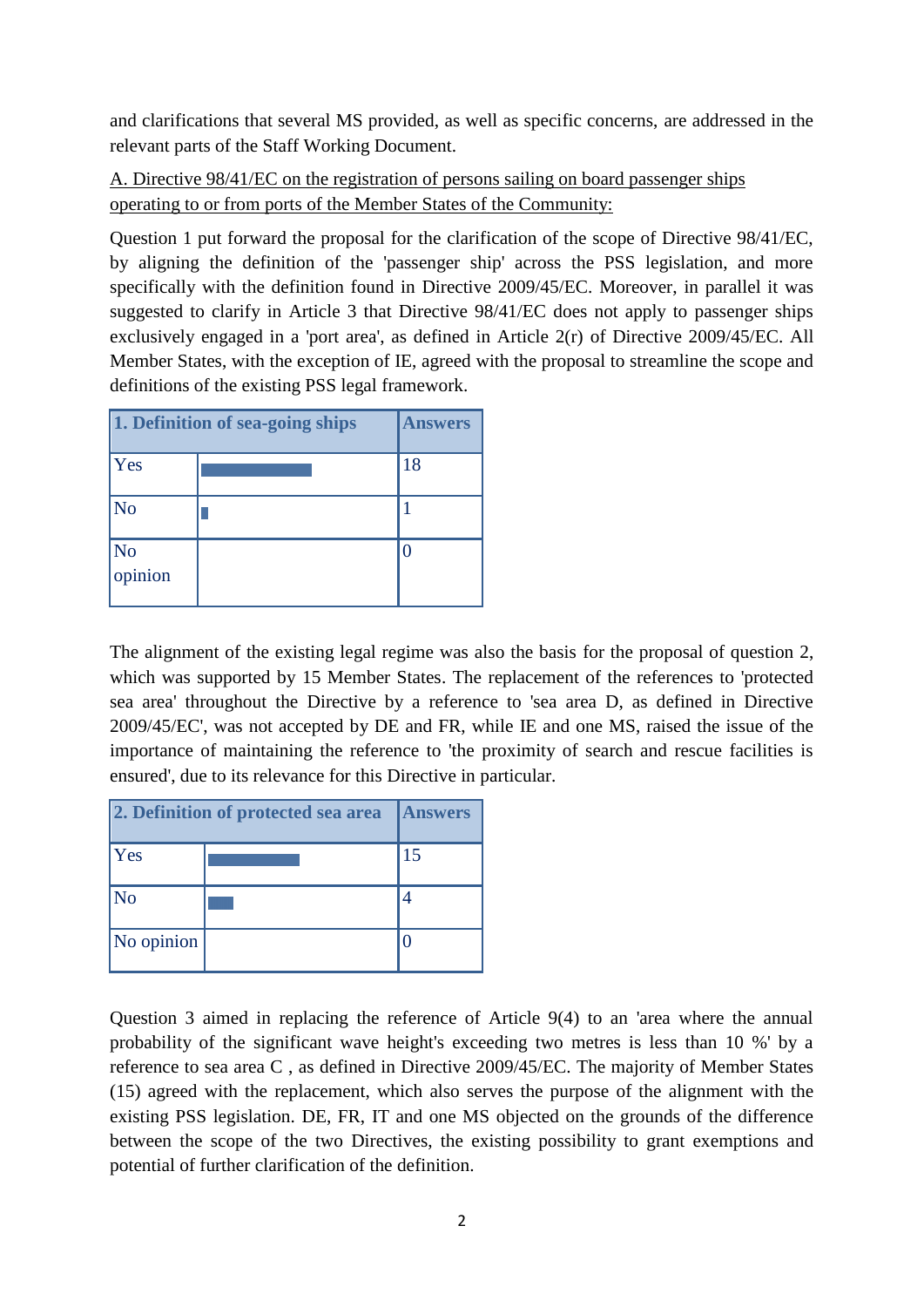| $\mathbf{A}$           | 3. Definition of sea area in Article | <b>Answers</b> |
|------------------------|--------------------------------------|----------------|
| <b>Yes</b>             |                                      | 15             |
| $\overline{\text{No}}$ |                                      |                |
| No opinion             |                                      |                |

Question 4 proposed a clarification of the 'more than twenty miles from the point of departure' element of Article 5(1) of the Directive, which requires certain information on persons on board to be recorded for such voyages. The proposed clarification was to include 'actual distance sailed by the ship from the port of departure to the next port of call' and it was supported by 14 MS, while DK, IE, IT, NL and UK proposed some alternative wordings, due to the potential ambiguity the proposed amendment may also entail.

|                        | 4. Definition of 20 nm threshold | <b>Answers</b> |
|------------------------|----------------------------------|----------------|
| Yes                    |                                  | 14             |
| $\overline{\text{No}}$ |                                  |                |
| No opinion             |                                  |                |

On the transmission of the number of the persons on board, the first part of question 5 contained the proposal to replace the references to 'company's passenger registrar' and to 'a shore-based company system' in Article 4(2) by a reference to the National Single Window, as established by Directive 2010/65/EU. 8 Member States disagreed (DE, DK, ES, FR, IE, MT, UK and one MS), while a total of 11 Member States supported the proposal. The main elements of concern were the additional burden for small operators and the maturity of the NSW. An alternative was also suggested by IE towards maintaining the obligation to report electronically, but through a different system, the AIS.

| <b>board in NSW</b>         | 5a. Recording number of persons on | <b>Answers</b> |
|-----------------------------|------------------------------------|----------------|
| Yes                         |                                    | 11             |
| $\overline{\rm\mathbf{No}}$ |                                    |                |
| No opinion                  |                                    |                |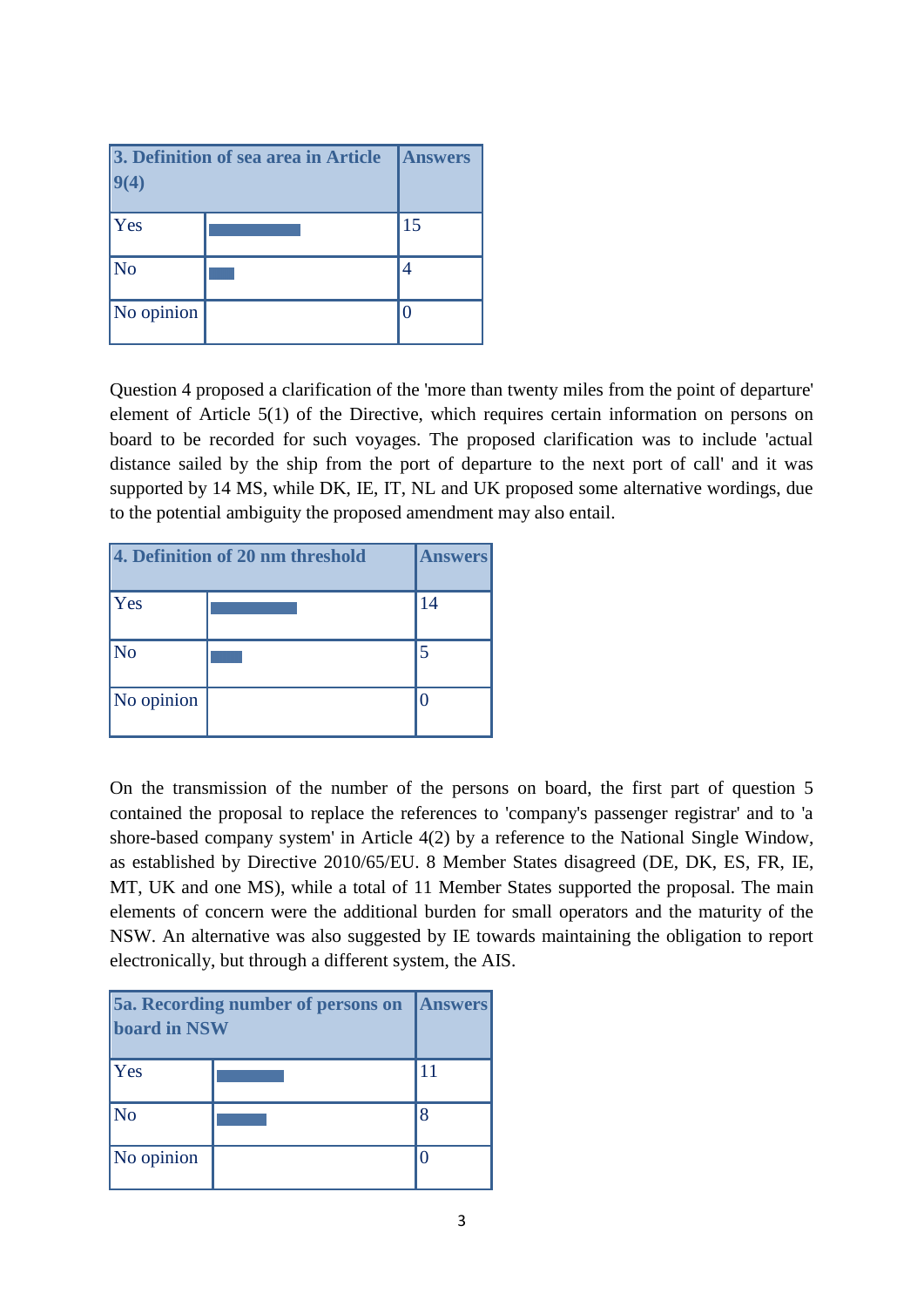On the question of the potential negative impact of this proposal on operators, in particular to those operating ships below 300 GT, the majority of Member States agreed that no significant negative impact is to be expected (12 in total, i.e DE, DK, ES, FR, IE, IT, MT, NL, PL, SE, UK and one MS), 6 Member States disagreed and CY gave no opinion on the matter. Comments related to the need for additional expenses for small operators towards securing internet connection (IE, UK) and other additional expenses.

| 5b. Impact of recording number of<br>persons on board in NSW |  | <b>Answers</b> |
|--------------------------------------------------------------|--|----------------|
| Yes                                                          |  | 12             |
| $\overline{\text{No}}$                                       |  | 6              |
| No opinion                                                   |  |                |

Some comments were also received on the proportionality of the measure in view of the search and rescue needs, which was addressed on the last part of question 5. From the feedback received, the issue of the small operators (IE, SE, FR, UK) was again raised as the main concern. Moreover, DK and NL mentioned the efficiency of the current system in place (option to have paper-based passenger lists) and the need to be maintained as an alternative. IE underlined the need to consider alternatives to the NSW, such as the AIS.

Regarding the transmission of the passengers lists, it was proposed to replace the references to 'company's passenger registrar' and to 'a shore-based company system' in Article 5(2) of the Directive by a reference to National Single Window as established by Directive 2010/65/EU. The proposal was supported by 13 MS, while 6 (DE, DK, IE, MT and one MS) expressed a number of concerns regarding the implementation of this measure at this moment.

| lists in NSW        | 6a. Recording passenger and crew | <b>Answers</b> |
|---------------------|----------------------------------|----------------|
| Yes                 |                                  | 13             |
| $\overline{\rm No}$ |                                  |                |
| No opinion          |                                  |                |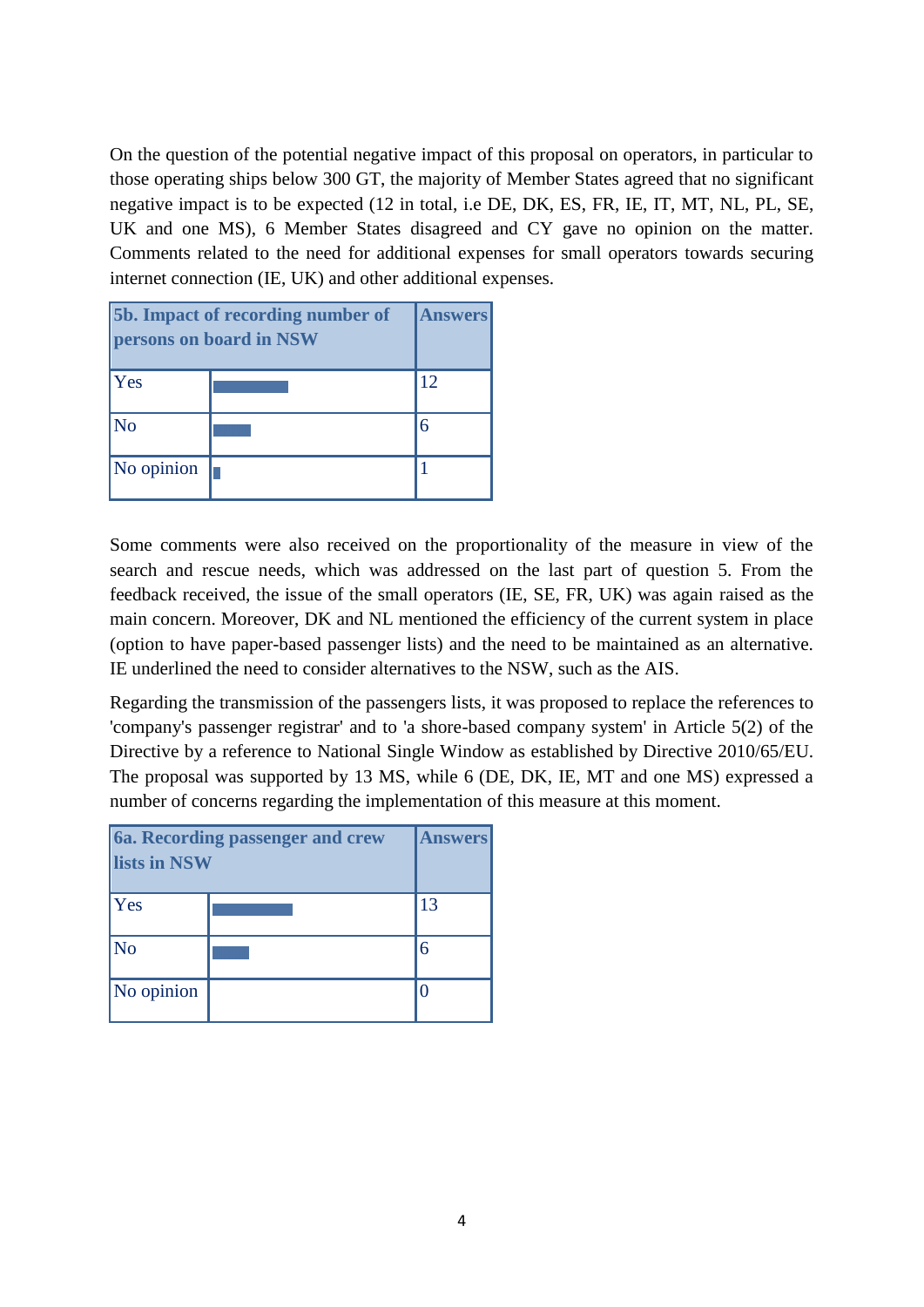Due to the difference in the operators that are concerned by this measure, there was a similar but not identical feedback on the impact. From the replies that have been provided, 9 Member States agreed that there will be no significant impact (CY, ES, FI, FR, IE, LV, PT, SE and one MS), 8 disagreed (BE, DE, DK, IT, MT, NL, PL and UK) and two Member States expressed no opinion on the issue.

| 6b. Impact of recording passenger<br>and crew lists in NSW |  | <b>Answers</b> |
|------------------------------------------------------------|--|----------------|
| <b>Yes</b>                                                 |  |                |
| $\overline{\text{No}}$                                     |  |                |
| No opinion                                                 |  |                |

Question 7 addressed the obligation under Article 5(2) for communication of the list of passengers and crew 'no later than thirty minutes after the passenger ship's departure'. Aiming to align the time at which the number and information on persons on board can be accessed in case of an emergency, the proposal was to record the lists of passengers and crew in the National Single Window 'before departure' (i.e. up to the point of departure). There was an overall support of the proposal by 12 Member States. 7 Member States replied negatively (DE, DK, FI, FR, IT, MT and one MS) and mainly agreed with the importance of immediate communication, but underlining at the same time the need to retain certain flexibility due to last minute boarding, cross checking of the lists etc. Some alternative wordings were proposed in that respect.

| 7. Delay in recording passenger and Answers<br><b>crew lists</b> |  |          |
|------------------------------------------------------------------|--|----------|
| Yes                                                              |  | 12       |
| $\overline{\rm No}$                                              |  |          |
| No opinion                                                       |  | $\Omega$ |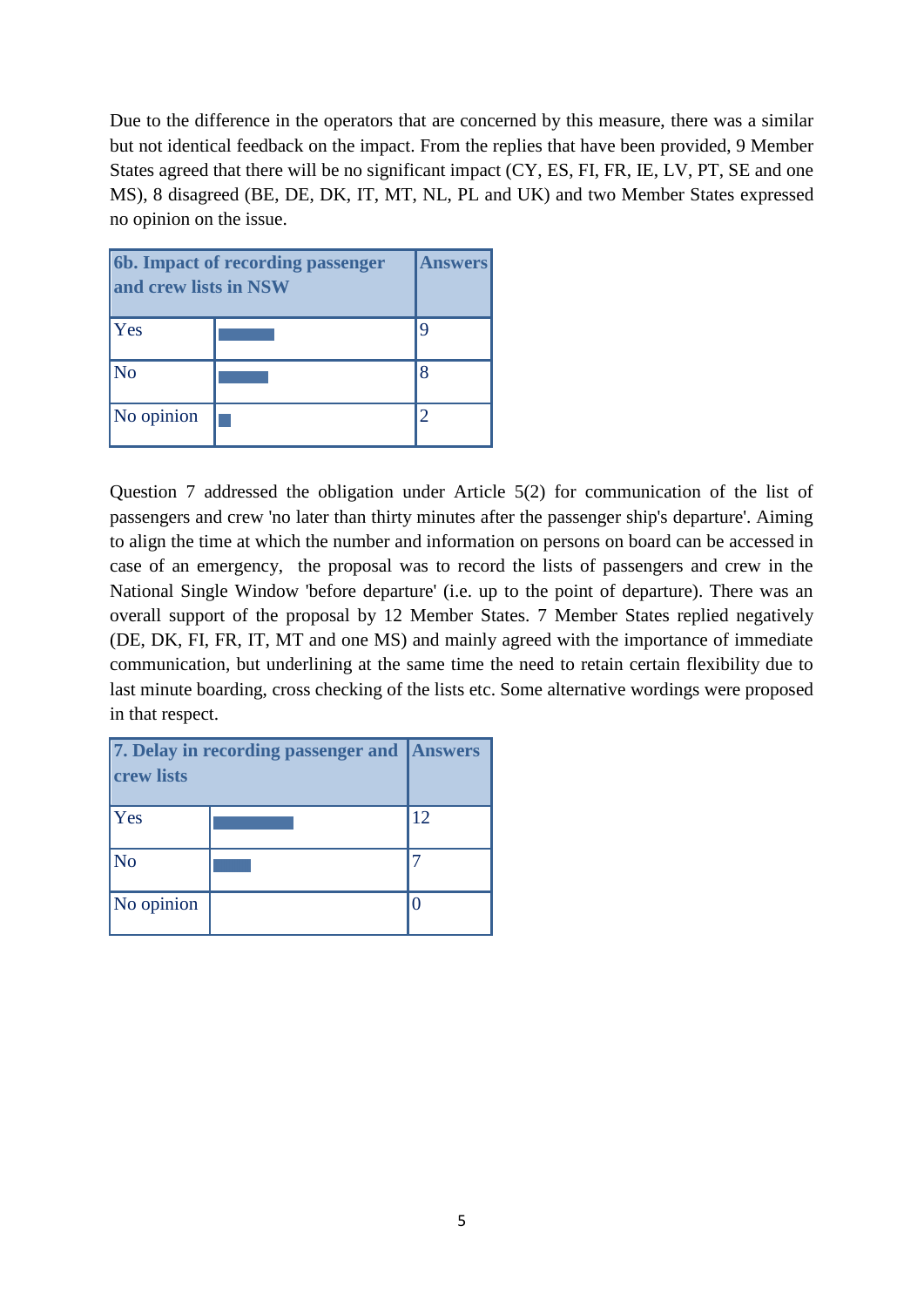Regarding the personal data collection from the passenger and crew lists Article 8 requires that the company should not keep the data collected longer than necessary for the purposes of this Directive. It has been noted that the implementation of this requirement differs across Member States. It was not proposed to change the status quo. The vast majority of Member States agreed to this proposal, with the exception of IT.

|            | 8. Data retention and access | <b>Answers</b> |
|------------|------------------------------|----------------|
| <b>Yes</b> |                              | 18             |
| No         |                              |                |
| No opinion |                              |                |

In order to align the definition of 'passenger registrar' with the amendments above, question 9 proposed to replace the title of Article 2 'passenger registrar' by 'designated person ashore' and in parallel replace his responsibility for 'keeping' the information by 'recording' it in the National Single Window. A majority of Member States (14) agreed with the envisaged amendments, however, 5 Member States expressed their opposition (DK, FI, IE, MT and one MS).

| 9. Passenger registrar | <b>Answers</b> |
|------------------------|----------------|
| Yes                    | 14             |
| No                     |                |
| No opinion             | 0              |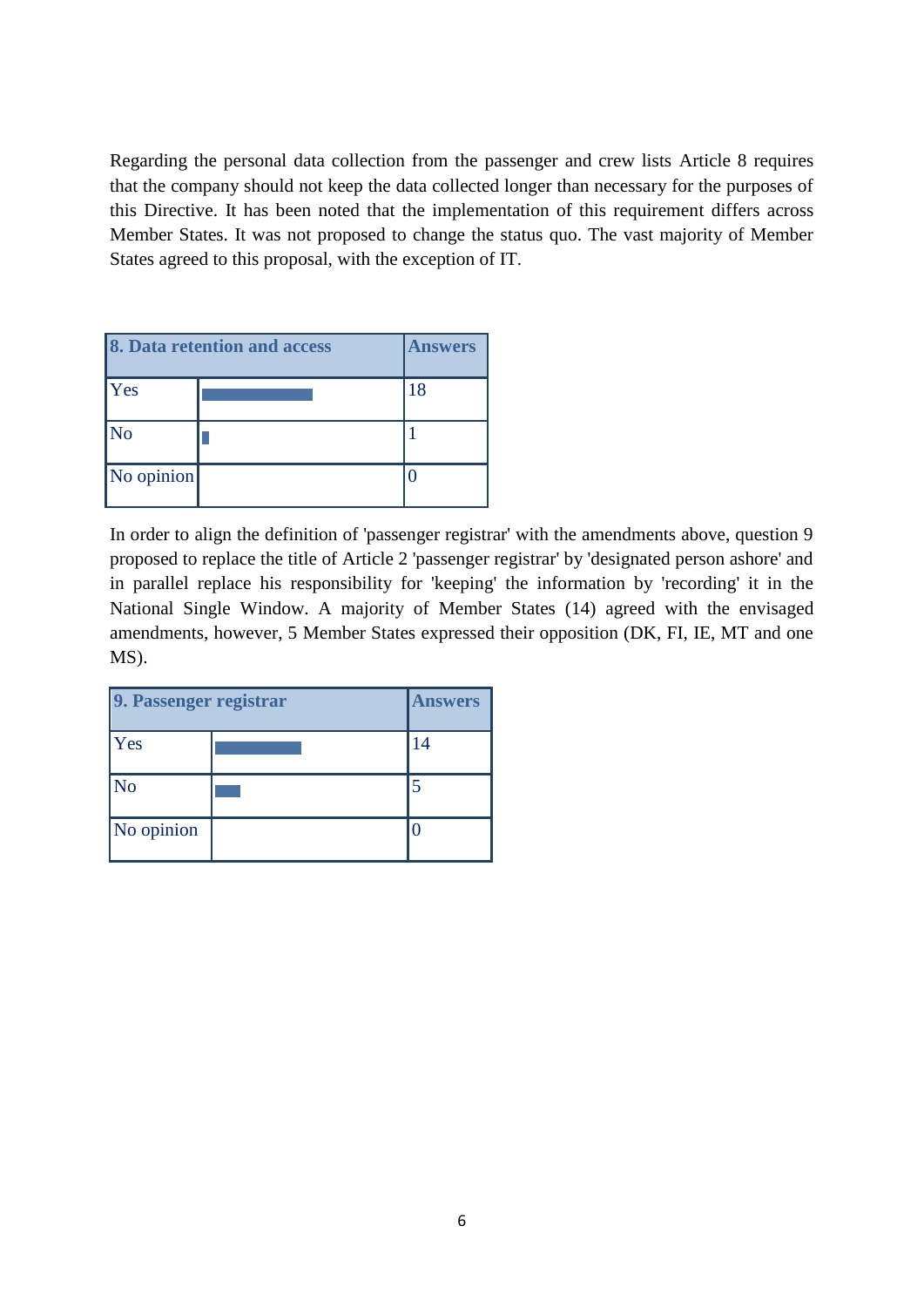Question 10 suggested amending Article 10 by removing the requirement to 'approve' the registration systems and replace it by a requirement to 'verify' the accuracy and timeliness of recording the data (and to carry out random checks for this purpose, as required in the second paragraph of Article 10), while retaining the principle of self-declaration of passenger information for voyages longer than 20 nm. The majority of Member States agreed with the proposal, with only 2 Member States expressing concerns (DK and one MS) and BE declaring no opinion.

|            | <b>10. Approval of registration systems Answers</b> |    |
|------------|-----------------------------------------------------|----|
| Yes        |                                                     | 16 |
| No         |                                                     |    |
| No opinion |                                                     |    |

The majority of Member States (15 in total) agreed with the proposal to include information on nationality in Article 5(1) on the basis of self-declaration and to improve the effectiveness of search and rescue operations. Two Member States expressed no opinion on the proposal (BE an one MS) and two MS opposed, DK on the basis of potential additional administrative burden and DE by questioning the improvement that this could potentially bring in the search and rescue operations.

| 11. Nationality     |  | <b>Answers</b> |
|---------------------|--|----------------|
| <b>Yes</b>          |  | 15             |
| $\overline{\rm No}$ |  | $\overline{2}$ |
| No opinion          |  | 2              |

Finally, in question 12 Member States had the opportunity to raise issues that were not addressed in the proposal and make other suggestions for removing outdated references, ambiguities or overlaps in the Directive. Input to that respect was provided by IT, PL and PT and was examined by the Commission as appropriate.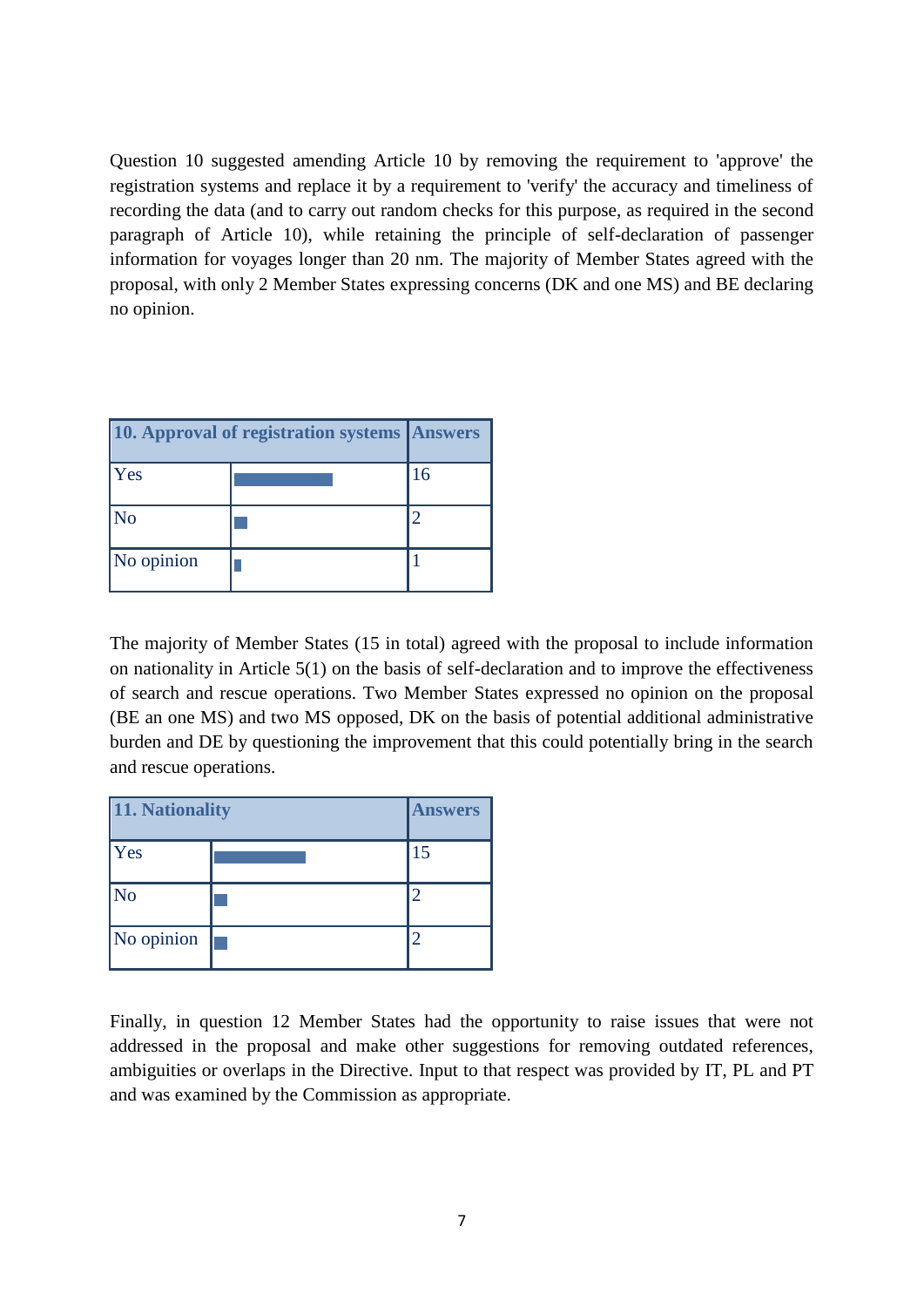# B. Directive 1999/35/EC on a system of mandatory surveys for the safe operation of regular ro-ro ferry and high-speed passenger craft services:

Question 1 contained the proposal for the vessels operating domestically. The main aim was to transfer the requirements of Directive 1999/35/EC to Directive 2009/45/EC, clarifying that one of the two annual ro-pax surveys (namely the specific 'in-port' survey according to Annex III Directive 1999/35/EC) can be carried out as part of the annual flag State survey, under certain circumstances. The majority of Member States agreed with the proposed combination of the surveys that are contained in the two Directives, however, due to the different scope and difficulties that may arise in the implementation of this merger, 4 Member States (DK, IE and 2 MS) expressed their concern and BE and DE stated they have no opinion on the proposal.

| 1. Vessels operating domestically |  | <b>Answers</b> |
|-----------------------------------|--|----------------|
| <b>Yes</b>                        |  | 13             |
| $\overline{\rm No}$               |  |                |
| No opinion                        |  |                |

Question 2 contained the proposal for the vessels subject to port State control. The main aim was to transfer the requirements of Directive 1999/35/EC to Directive 2009/16/EC, clarifying that both annual surveys shall be carried out as expanded port State control inspections. This may be the case only when ensuring that these vessels qualify for an expanded port State control inspection when they commence a service ('initial' survey) and thereafter twice per year (i.e. altering the ship risk profile and priority for these vessels in the annexes to Directive 2009/16/EC). A similar input in terms of the overall statistics was received, with almost the same Member States disagreeing with the proposed merger (DK, IE, ES and a MS). DE and one MS provided no opinion.

| 2. Vessels subject to port State<br>control |  | <b>Answers</b> |
|---------------------------------------------|--|----------------|
| Yes                                         |  | 13             |
| $\overline{\rm No}$                         |  |                |
| No opinion                                  |  |                |

Question 3 addressed the issue of vessels operating between an EU MS and a third country where the flag of the vessel is the same as that of the MS. Given that these vessels fall neither within the scope of PSC nor Directive 2009/45/EC, the questionnaire proposed two alternatives. The first was to retain the requirements in Directive 1999/35/EC but clarify that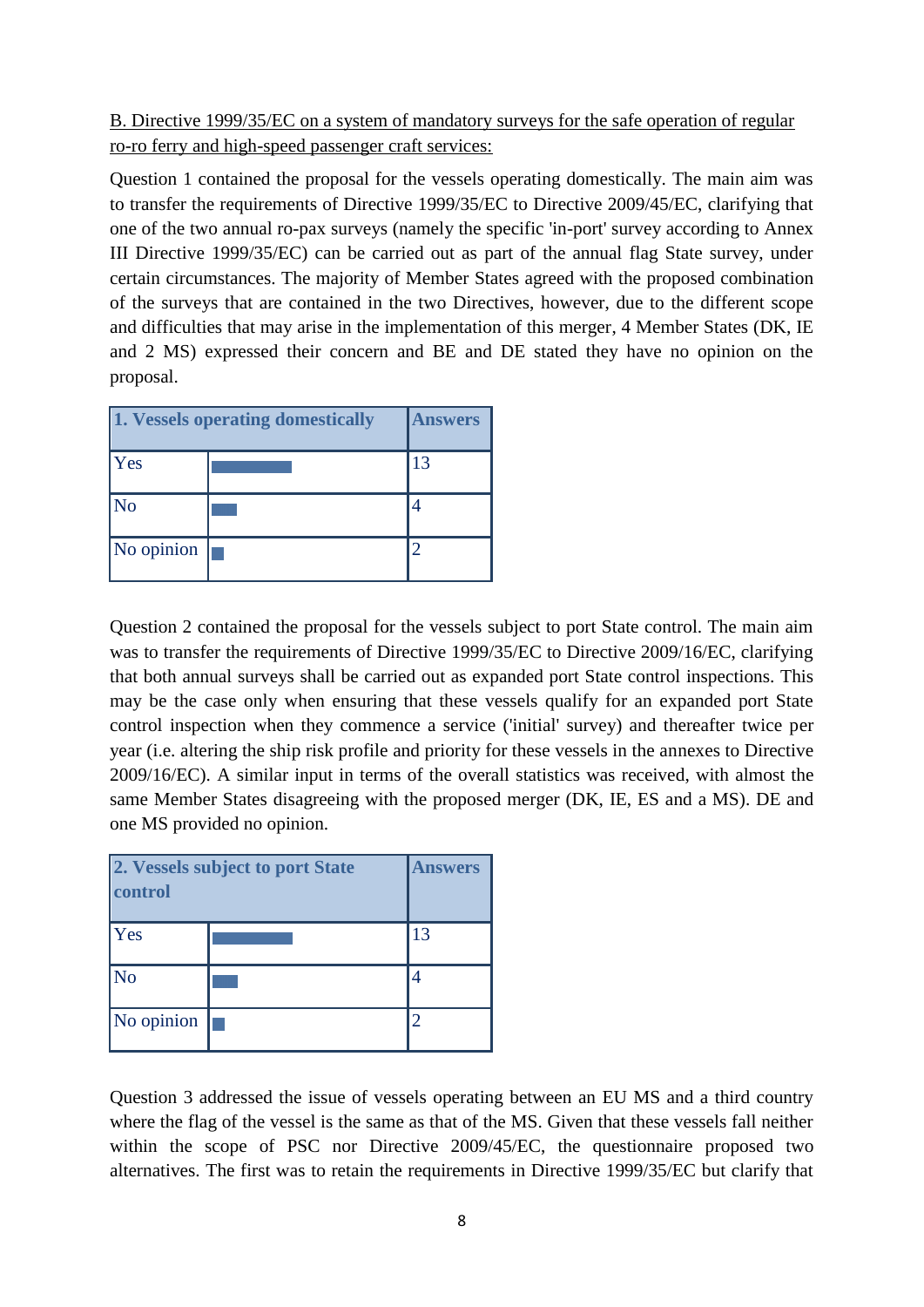one of the two annual ro-pax surveys can be carried out as part of the annual flag State survey under the same conditions of those indicated for vessels operating domestically. This approach was supported by 7 Member States (IE, IT, LT, LV, NL, PL and one MS). As an alternative, the second proposal was to transfer the requirements to Directive 2009/21/EC (the Flag State Directive).This approach would allow repealing Directive 1999/35/EC. The second alternative was preferred by 8 Member States (CY, DE, ES, FI, FR, PT, SE, MT), while 4 Member States expressed no opinion (BE, DE, UK and one MS).



Question 4 tackled the issue of the objective behind Article 8 of Directive 1999/35/EC that indicates that every 12-month period a specific survey and a survey during regular service must be carried out by host States. Although the aim was to ensure that these two inspections are carried out with a certain time lag, i.e. 5-6 months, this has not always been the case in practice. Therefore, it was proposed to clarify that the two annual inspections should take place at regular, approximately six monthly intervals. The majority of Member States supported this proposal as a positive clarification. DE provided no opinion and 4 Member States (BE, DK, ES, IE) expressed some concerns regarding vessels at seasonal service.

| 4. Regularity of inspections |  | <b>Answers</b> |
|------------------------------|--|----------------|
| <b>Yes</b>                   |  | 14             |
| $\overline{\rm No}$          |  |                |
| No opinion $\ $              |  |                |

There was an agreement among Member States on the proposed replacement of the concept of the host State by the port State (for vessels subject to port State control) or by the flag State (for vessels not subject to port State control). Directive 1999/35/EC in Article 2(k) defines host State, however, this concept was introduced by this Directive to facilitate the cooperation with non-EU Member States prior to the 2004 EU enlargement and is no longer relevant in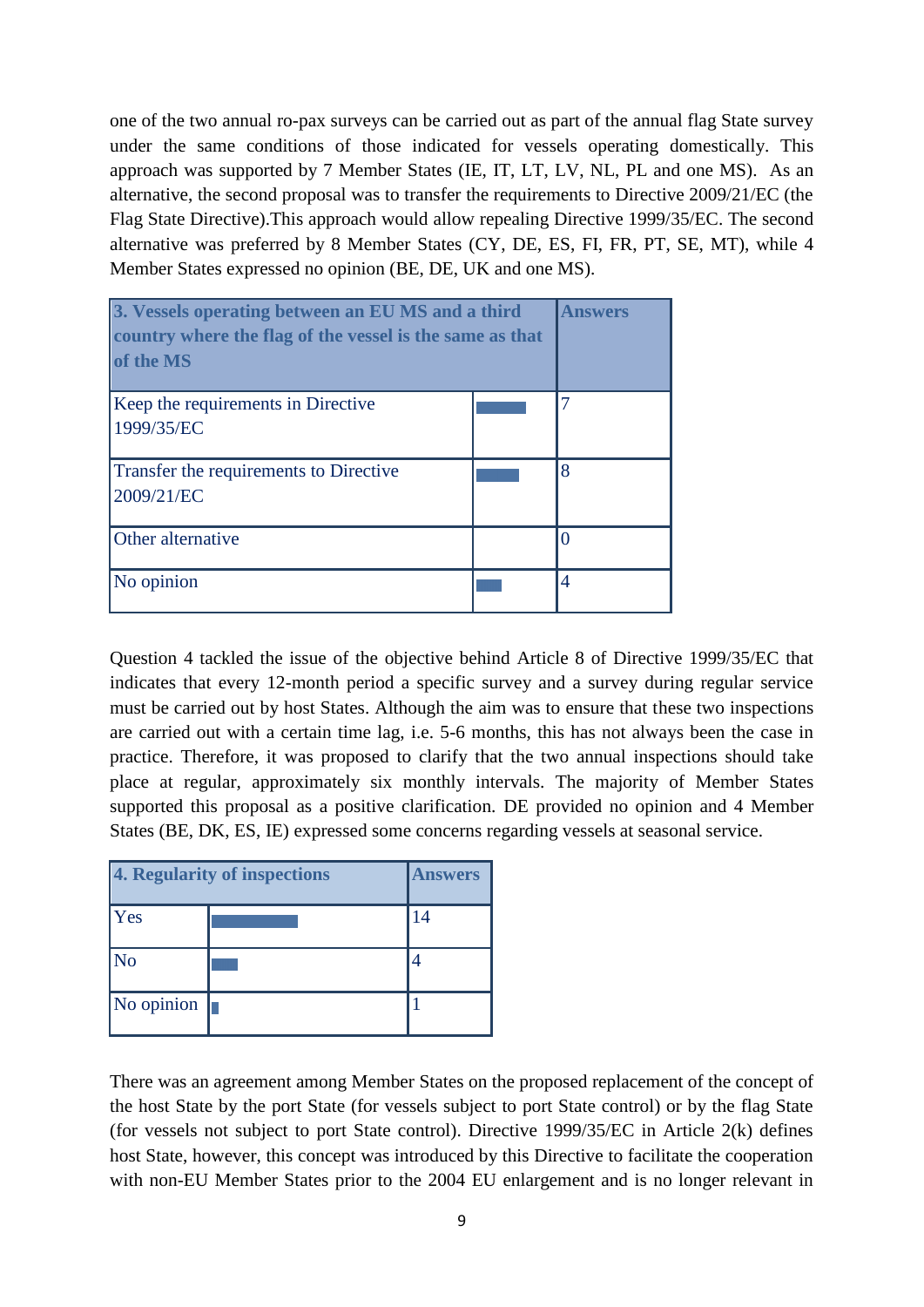practice. Only IE disagreed, considering that it is important to be kept for the purposes of Directive 1999/35/EC. DE and ES were of no opinion.

|                        | <b>5. Outdated concept of host State</b> | <b>Answers</b> |
|------------------------|------------------------------------------|----------------|
| <b>Yes</b>             |                                          | 16             |
| $\overline{\rm No}$    |                                          |                |
| No opinion $\parallel$ |                                          |                |

Most Member State agreed with the proposal of question 6, to remove the requirement of Article 11 to carry out joint surveys by default and to replace by a possibility to do so, i.e. when requested, port State, flag State or a third-country of destination (as appropriate). DE did not provide an opinion on the proposal and two Member States disagreed (IE and one MS).

| <b>6. Joint surveys</b> |  | <b>Answers</b> |
|-------------------------|--|----------------|
| Yes                     |  | 16             |
| $\overline{\text{No}}$  |  |                |
| No opinion              |  |                |

Directive 1999/35/EC refers to 'surveys' rather than 'inspections'. To ensure the correct use of terminology, question 7 proposed replacing the term 'survey' by 'inspection' when referring to specific ro-pax surveys as currently provided for in Directive 1999/35/EC. The majority of Member States agreed with this proposal and only two Member States (DE and one MS) abstained from providing an opinion on the suggested amendment.

| 7. Survey vs inspection |  | <b>Answers</b> |
|-------------------------|--|----------------|
| <b>Yes</b>              |  | 17             |
| $\overline{\rm No}$     |  |                |
| No opinion              |  |                |

There was the same level of positive feedback on the proposed amendment of Annex IV of Directive 1999/35/EC, which refers to 'indicative guidelines'. Article 8 refers to Annex IV as a mandatory part of the 'in-service' surveys and therefore cannot be considered to be indicative. For the sake of legal clarity, it was proposed to remove the reference to 'indicative guidelines'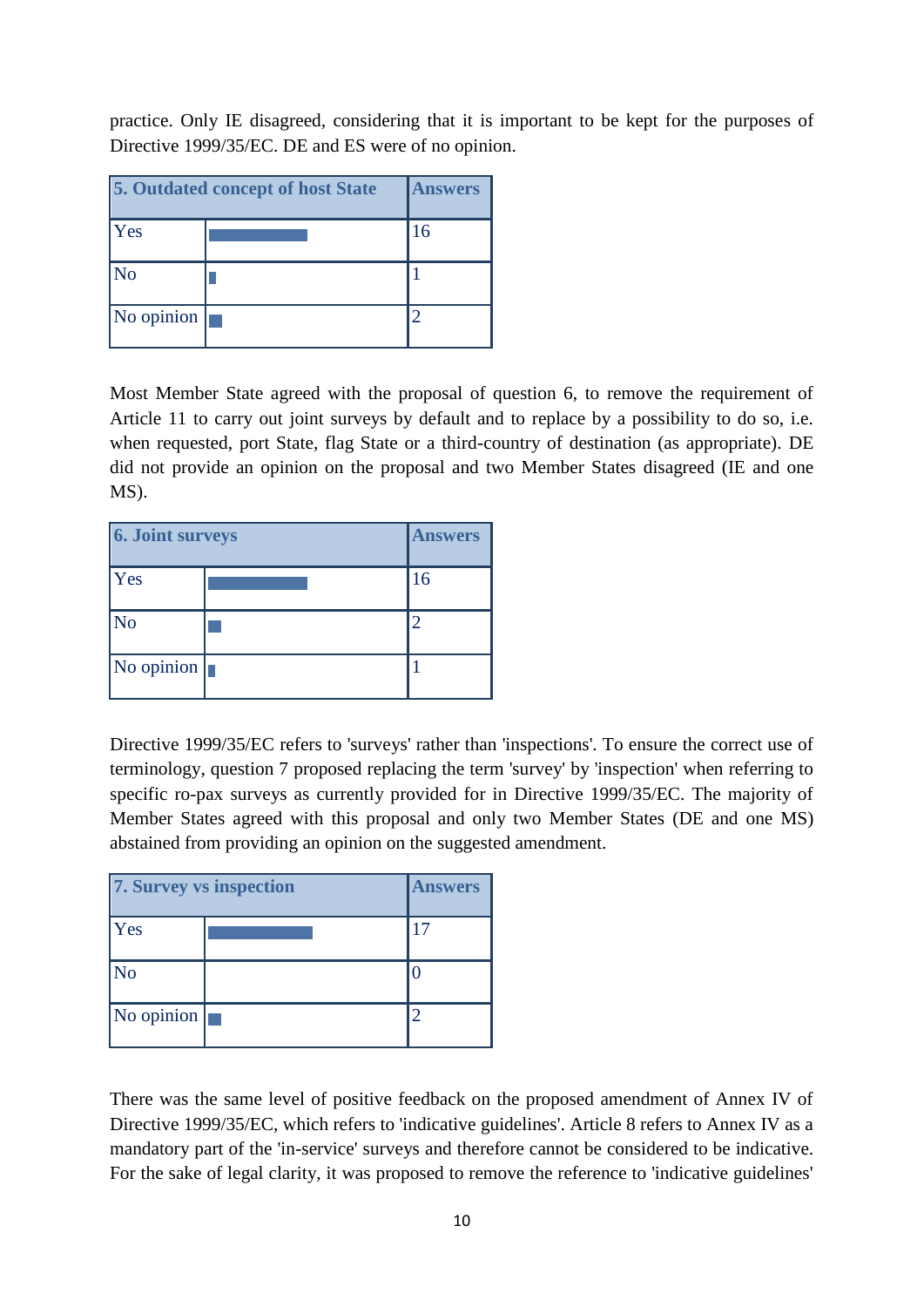from Annex IV without any replacement. Only DE and one MS expressed no opinion on the proposal.

| 8a. Indicative guidelines |  | <b>Answers</b> |
|---------------------------|--|----------------|
| Yes                       |  | 17             |
| $\overline{\rm No}$       |  |                |
| No opinion                |  |                |

On the second part of question 8, given that Annex IV of Directive 1999/35/EC also refers to 'unscheduled' surveys and the Directive provides for 2 annual inspections carried out in regular intervals, the notion of 'unscheduled' surveys shall be interpreted as 'unannounced' surveys. Several alternatives were proposed to that respect, with the majority of Member States being positive in retaining the possibility of 'unannounced' inspections. Two Member States underlined the difficulty of organising 'unscheduled' surveys that are indeed unannounced.

From the alternatives that were proposed, IE, LT and SE preferred to replace the notion of 'unscheduled' surveys in Annex IV by 'unannounced' surveys, de facto making these surveys always unannounced. DK, ES, NL and one MS selected to remove the notion of 'unscheduled' surveys from Annex IV without any replacement and the majority of the MS (BE, CY, FI, FR, IT, MT, PL, PT, RO, UK) preferred the alternative to remove the notion of 'unscheduled' surveys from Annex IV and replacing it by a requirement that such surveys shall be occasionally carried out in an unannounced manner. DE expressed no opinion on the alternatives proposed and LV suggested an alternative wording for the third proposal emphasising that such surveys 'may (could)' be occasionally carried out in an unannounced manner, instead of 'should'.

| <b>8b. Unscheduled surveys</b>                                                                                                                                                   | A newar        |
|----------------------------------------------------------------------------------------------------------------------------------------------------------------------------------|----------------|
| To replace the notion of 'unscheduled' surveys in Annex IV by<br>'unannounced' surveys                                                                                           | 3              |
| To remove the notion of 'unscheduled' surveys from Annex IV<br>without any replacement                                                                                           | $\overline{4}$ |
| To remove the notion of 'unscheduled' surveys from Annex IV<br>and replacing it by a requirement that such surveys shall be<br>occasionally carried out in an unannounced manner | 10             |
| Other alternative                                                                                                                                                                |                |
| No opinion                                                                                                                                                                       |                |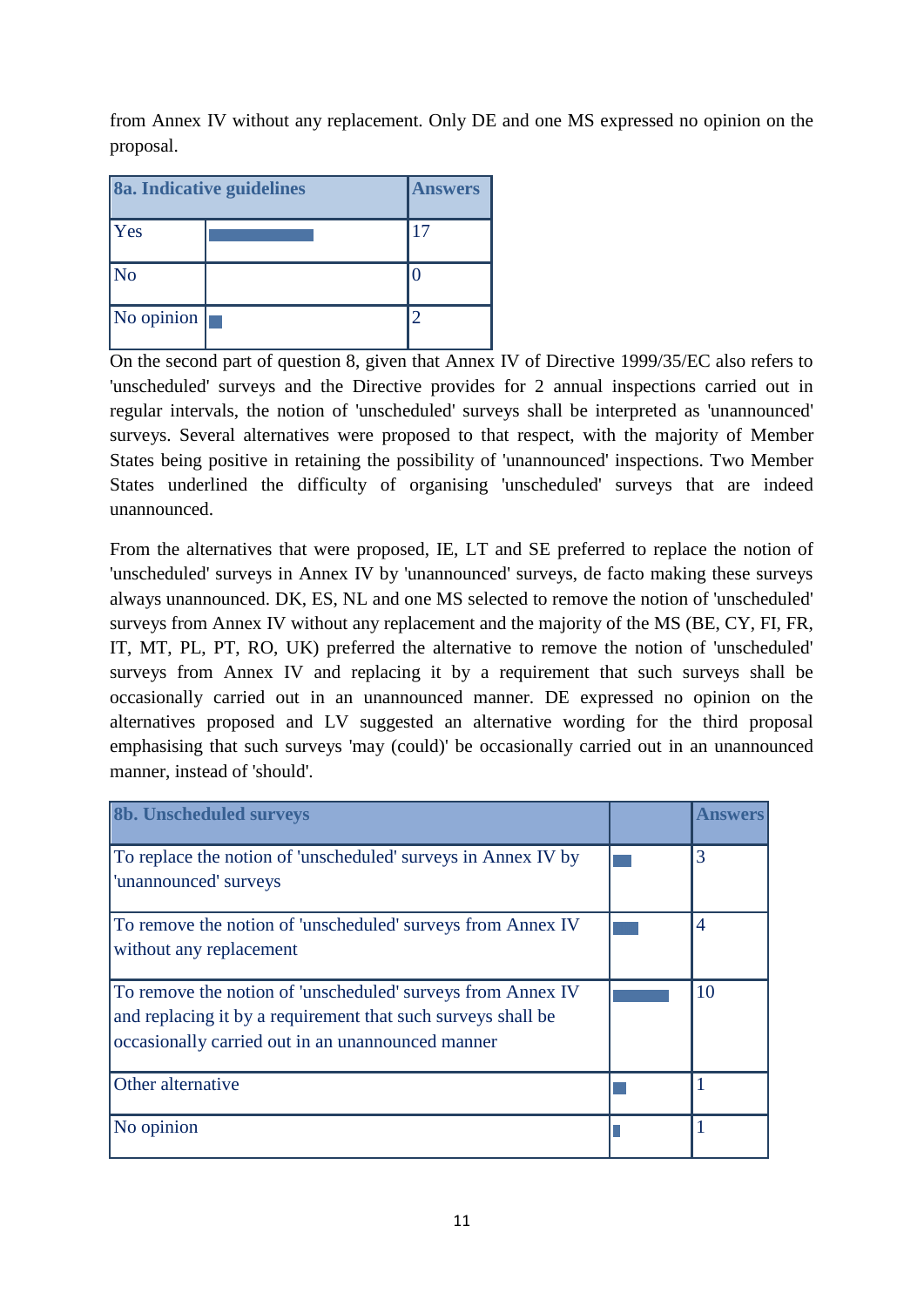As regards the 'in-service' survey (i.e. a survey during a regular service), as defined in Article 8, the wording of the Directive leaves certain ambiguity as regards whether this survey should be carried out when the ship is sailing or whether this survey can be carried out in port. To remove this ambiguity question 9 contained the proposal to clarify that 'in-service' surveys shall be carried out in accordance with Annex IV and, in addition, must include items from Annex I and III selected by the national administration to ensure that the ferry or craft continues to fulfil all the necessary requirements for safe operation. There was wide support on this clarification by 16 Member States, while PL proposed an alternative wording and DE expressed no opinion. DK disagreed with the proposed formulation and expressed preference towards maintaining the current wording.

|                        | 9. Content of 'in-service' survey | <b>Answers</b> |
|------------------------|-----------------------------------|----------------|
| <b>Yes</b>             |                                   | 16             |
| $\overline{\text{No}}$ |                                   | 2              |
| No<br>opinion          |                                   |                |

Articles 4 and 5 of Directive 1999/35/EC provide for specific requirements related to 'initial verifications' in relation to vessels, companies and flag States. Given that these provisions have been either superseded by other legislation (i.e. accident investigation) or the proposed alignment with the port/flag State responsibilities and are already embedded in the initial surveys mandated by Article 6, it was proposed to remove these two Articles in their entirety. A total of 16 Member States agreed with the intended simplification with FR and IE expressing their disagreement and DE having no opinion on the proposal.

| 10. Initial verifications |  | <b>Answers</b> |
|---------------------------|--|----------------|
| Yes                       |  | 16             |
| $\overline{\rm No}$       |  |                |
| No opinion $\ $           |  |                |

Finally, in question 11 Member States had the opportunity to raise issues that were not addressed in the proposal and make other suggestions for removing outdated references, ambiguities or overlaps in the Directive. Input to that respect was provided by DK, regarding more meetings on the NSW, IE on ISPS and Regulation 725/2004/EC and PL with the provision of a list of repealed legislation. All suggestions were examined by the Commission as appropriate. DE reserved its position on the possibility to provide feedback later on some of the issues.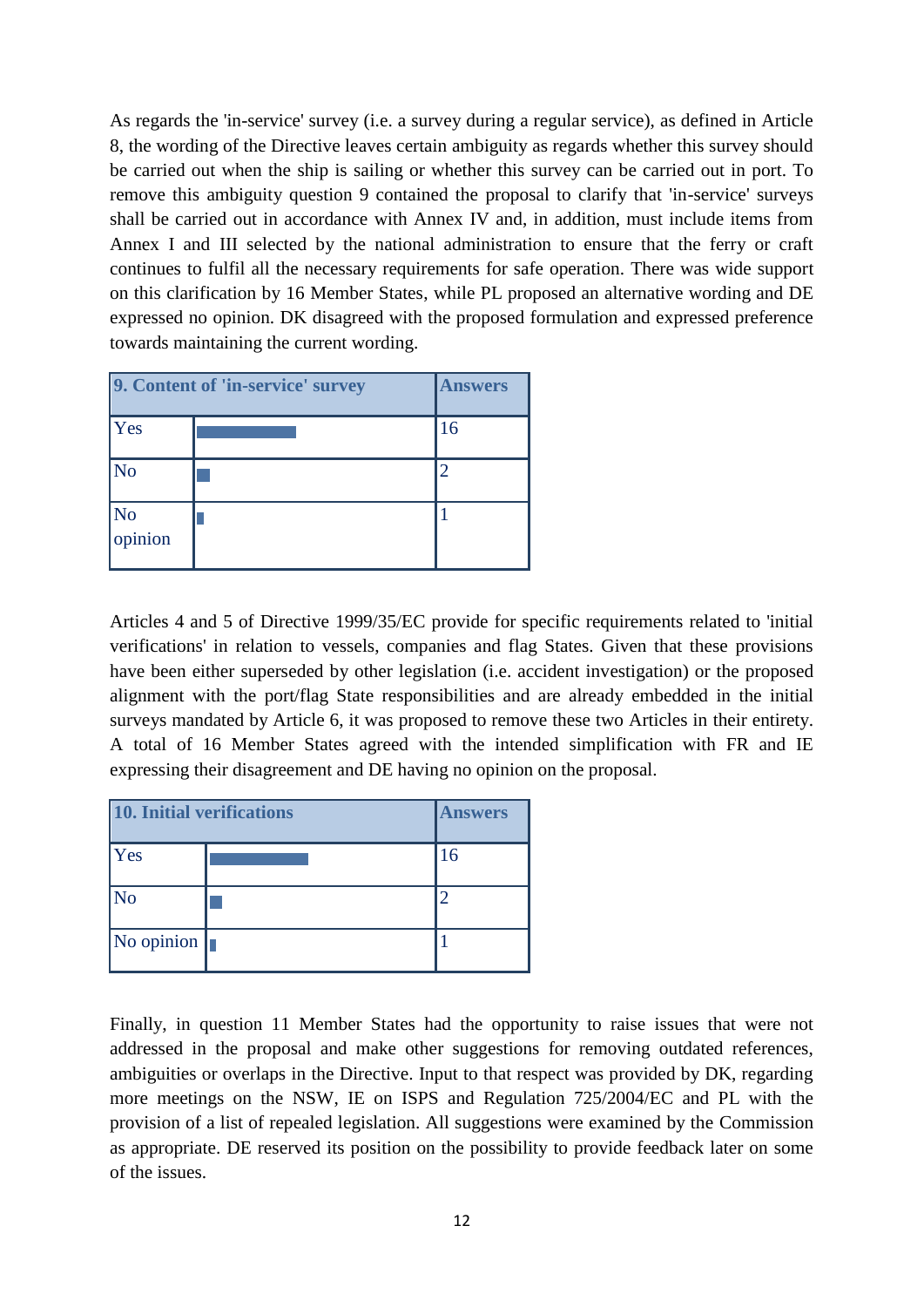## C. Directive 2009/45/EC on safety rules and standards for passenger ships:

The first part of the questionnaire for Directive 2009/45/EC focused on the clarification, alignment and simplification of a number of definitions that appear in the Directive and have been considered of ambiguous nature, thus also complicating the scope of its application.

In question 1 it was proposed to clarify in Article 3 (2) that Directive 2009/45/EC does not apply to 'offshore supply vessels' as defined in the IMO OSV Guidelines, 2006, as amended. The majority of Member States agreed with the proposed clarification while 5 Member States (DK, FR, IE, NL and UK) opposed to the proposal by either suggesting alternative wording or underlining potential unintended implications.

| 1. Offshore supply vessels  |  | <b>Answers</b> |
|-----------------------------|--|----------------|
| <b>Yes</b>                  |  | 14             |
| No                          |  | 5              |
| $\overline{N_0}$<br>opinion |  |                |

The first part of question 2 aimed at the clarification of the definition of traditional ships. In Article 3(2a)v, Directive 2009/45/EC excludes 'original, and individual replicas of, historical passenger ships designed before 1965, build predominantly with the original materials'. On the other hand, Directive 2002/59/EC also includes a definition of traditional ships. For the sake of consistency and legal clarity, it was proposed to align these two definitions and the questionnaire proposed two alternative wordings to that respect.

The views among the MS were split with 7 Member States (CY, FR, MT, NL, PL, SE and one MS) opting for the proposed complete alignment with the definition of Directive 2002/59/EC, while 8 Member States (BE, ES, FI, IT, LT, LV, PT and UK) preferred the alignment while retaining the age and the materials. Two Member States provided no opinion (DE and one MS) while DK opposed to the necessity of changing the current text and IE proposed an alternative.

| 2a. Traditional ships                                                                                                                                                                   |  |   |
|-----------------------------------------------------------------------------------------------------------------------------------------------------------------------------------------|--|---|
| Define traditional ships according to Directive 2002/59/EC                                                                                                                              |  |   |
| Define traditional ships according to Directive 2002/59/EC and retain the<br>age (designed before 1965) and the materials (built predominantly with the<br>original materials) criteria |  | 8 |
| Other alternative                                                                                                                                                                       |  | ာ |
| No opinion                                                                                                                                                                              |  | っ |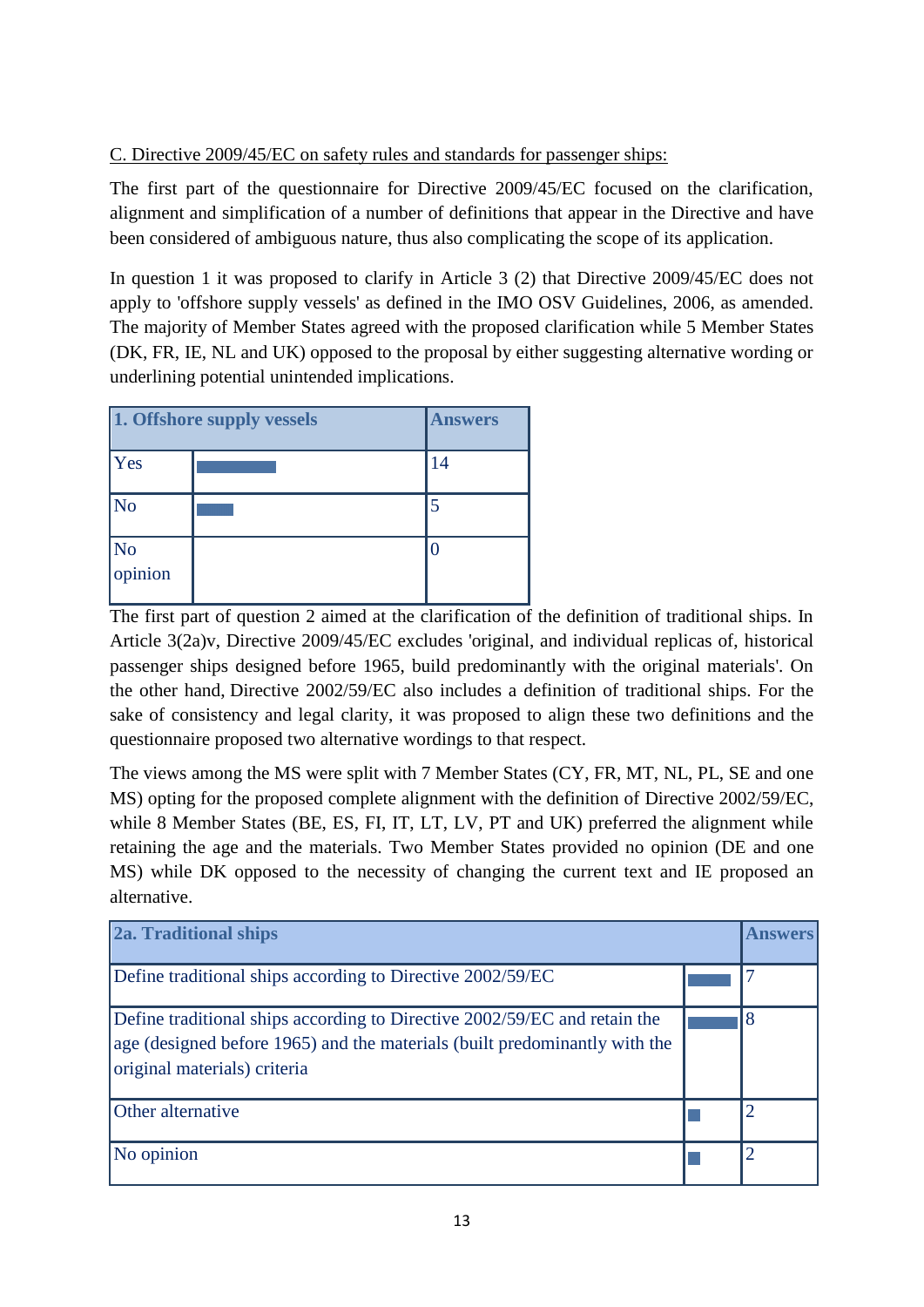The second part of question 2 focused on the need to clarify the coverage of rig-sailing passenger ships. Although the Directive explicitly excludes passenger ships not propelled by mechanical means from its scope (Article 3(2a)ii), these ships usually have an auxiliary diesel engine capable of propelling the ship if needed. It was therefore proposed to clarify that Directive 2009/45/EC does not apply to 'sailing ships', defined as 'ships primarily propelled by sails and usually fitted with mechanical propulsion for auxiliary and emergency purposes'. The majority expressed their agreement with the envisaged clarification and proposed alternative wordings towards achieving more clarity, especially with respect to the auxiliary propulsion element of the definition. DE, DK and IE expressed their disagreement with the suggested definition and BE provided no opinion in this issue.

| <b>2b. Sailing ships</b> |    | <b>Answers</b> |
|--------------------------|----|----------------|
| Yes                      |    | 15             |
| $\overline{\text{No}}$   |    |                |
| No opinion               | IT |                |

The proposal also aims in clarifying Articles 3(2a)vi and 3(2b)ii (i.e. ships outside its scope), where Directive 2009/45/EC refers to pleasure 'yachts' and pleasure 'craft' with neither of them being defined in the Directive. It is therefore proposed to define that 'pleasure yachts and craft' mean 'all kinds of ships or craft intended for sports and leisure purposes, regardless of the means of propulsion, unless they carry more than 12 passengers' for commercial purposes. The majority of Member States supported this proposal with some alternatives wordings being suggested for clarity purposes. 3 Member States (IE, MT and UK) disagreed with the proposed text.

| 3. Pleasure yachts/craft |  | <b>Answers</b> |
|--------------------------|--|----------------|
| <b>Yes</b>               |  | 16             |
| $\overline{\text{No}}$   |  |                |
| No opinion               |  |                |

Question 4 aimed to clarify the scope of the Directive by addressing the issue of tenders, which, as cruise ships have increased in size, they have also increased in some cases to over 300 passengers. It was proposed to clarify that tenders are excluded from the scope of Directive and to define 'tenders' as 'ship-carried boats used for transferring more than 12 passengers from a stationary passenger ship to shore and back, certified either as lifeboats or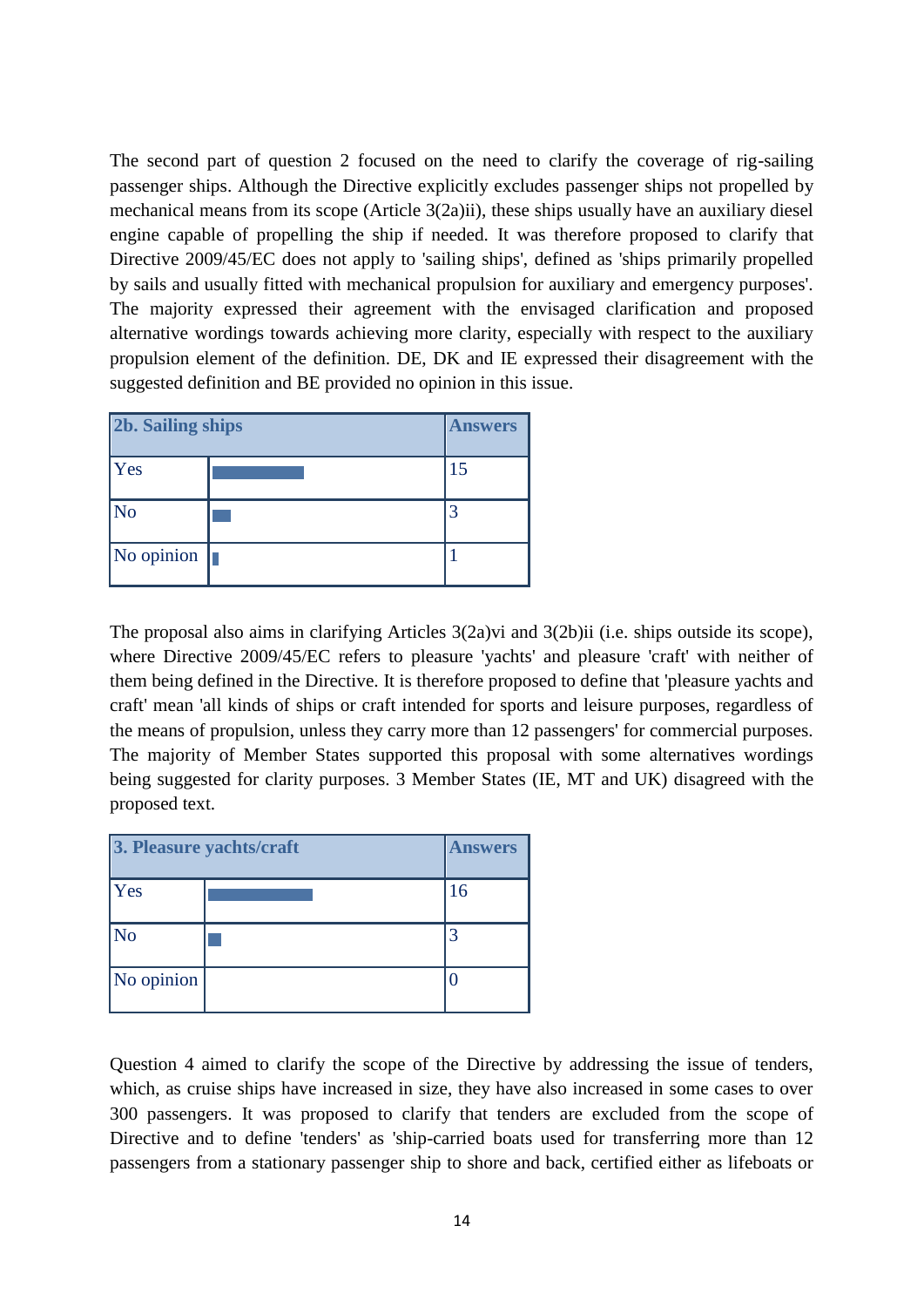passenger ships of like size and service to the tender'. The majority of Member States agreed with the above formulation, with 15 expressing their support and proposing potential alternative wordings that could be followed. MT did not provide with an opinion while 3 Member States (DE, DK, IE) expressed their disagreement.

| 4. Tenders             | <b>Answers</b> |
|------------------------|----------------|
| Yes                    | 15             |
| $\overline{\text{No}}$ |                |
| No opinion $\ \cdot\ $ |                |

According to Article 3, Directive 2009/45/EC does not apply to 'vessels constructed in material other than steel or equivalent'. Although the main body of the Directive does not define what such 'equivalency' stands for, in Chapter II-2 of Annex I, the Directive defines requirements for cases 'where any part of the structure is of aluminium alloy, the following shall apply'. Having acknowledged that the corresponding definition in Chapter II-2 of Annex I may create an impression of ambiguity as regards the coverage of non-insulated (or not sufficiently insulated) aluminium built ships and noting that not all Member States apply the Directive in the same manner; it was proposed to clarify and amend the definition of equivalency, while allowing sufficient phase-in period for the aluminium ships currently not certified under the Directive. The majority of Member States agreed with the proposed clarification and welcomed the amendment, proposing in parallel some alterations and alternative wordings. One Member State provided no opinion and FR, IT and LV disagreed with the proposed formulation; FR underlining the impossibility to upgrade existing vessels to the existing requirements of the Directive.

| 5a. Aluminium built ships |  | <b>Answers</b> |
|---------------------------|--|----------------|
| Yes                       |  | 15             |
| $\overline{\rm No}$       |  |                |
| No opinion $\ \cdot\ $    |  |                |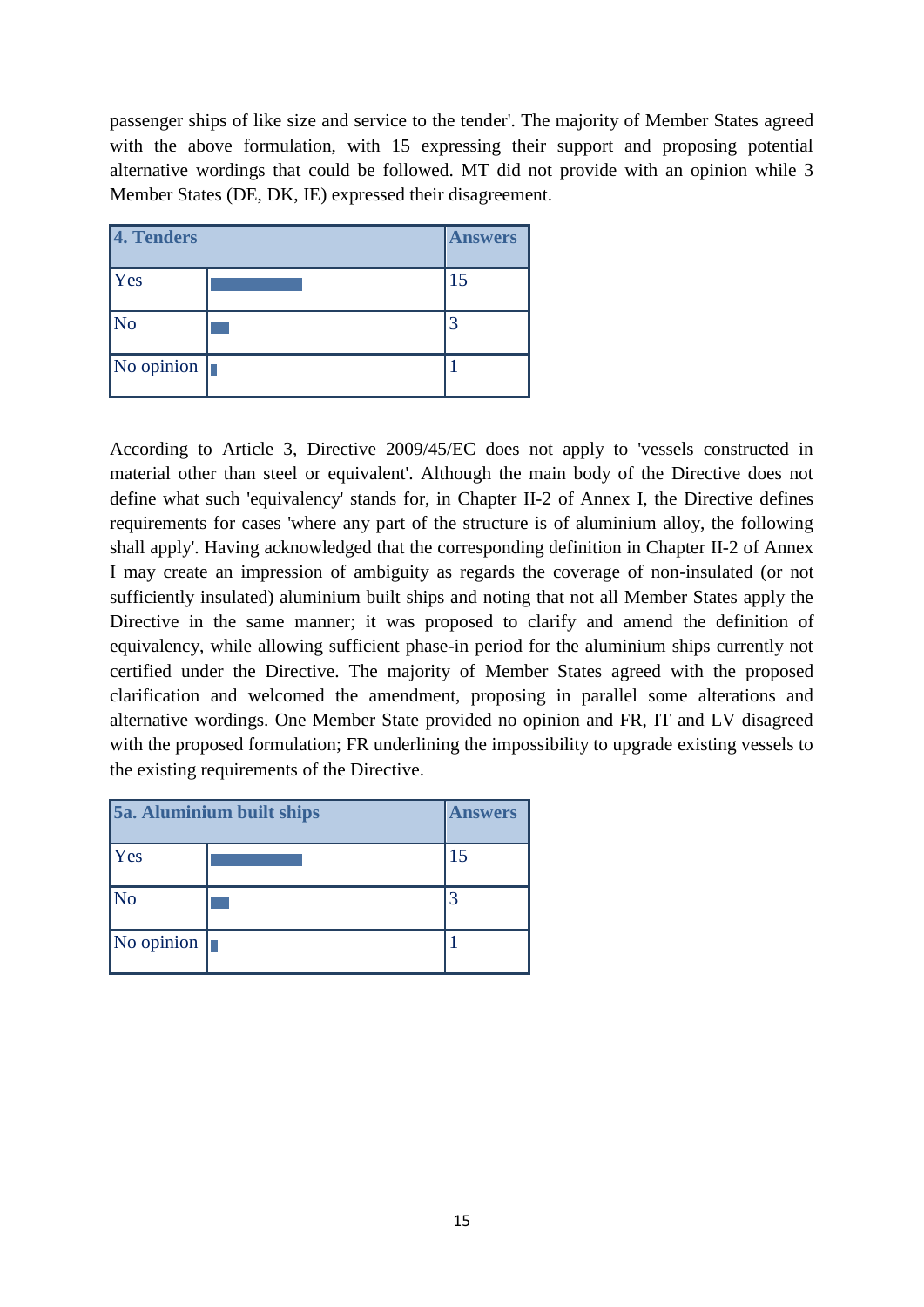In order to achieve the maximum level of clarity, the questionnaire was open to input from Member States regarding circumstances in which the Directive's fire insulation requirements were found impracticable or ambiguous. The questionnaire was also open to proposals for their clarification. 6 Member States (ES, FR, IE, IT, SE and UK) responded positively and provided additional information and suggestions for improvement. PT and two other Member States did not provide an opinion on this issue.

| 5b. Aluminium built ships - identified<br>ambiguities |  | <b>Answers</b> |
|-------------------------------------------------------|--|----------------|
| <b>Yes</b>                                            |  | 6              |
| $\overline{\text{No}}$                                |  | 10             |
| No opinion                                            |  |                |

Regarding the definition of the sea areas C and D, which is currently based on three different parameters, the proposal suggested removing the redundant or overlapping elements. These elements are the reference to 'where the shipwrecked persons can land' and the reference to the 'place of refuge'. The majority of Member States, 13 in total, agreed with the proposed simplification, however 6 Member States disagreed (BE, DE, PL, SE, UK and one MS). There was an agreement among Member States to remove the reference to shipwrecked persons, however, PL, SE and UK opposed the removal of the reference to the places of refuge and UK also proposed the removal of the reference to significant wave height.

| 6a. Definition of sea areas |  | <b>Answers</b> |
|-----------------------------|--|----------------|
| <b>Yes</b>                  |  | 13             |
| $\overline{\text{No}}$      |  | 6              |
| No opinion                  |  |                |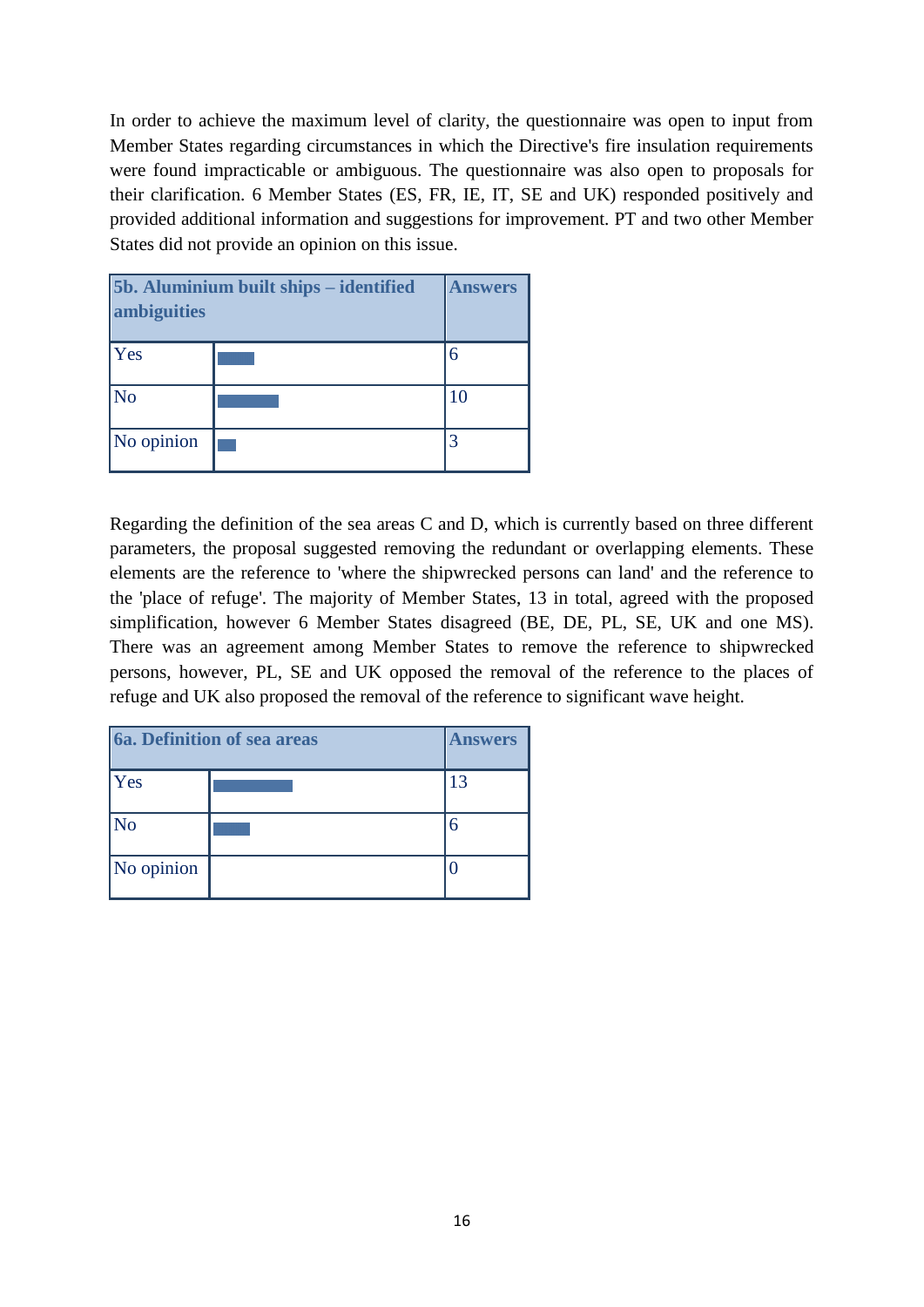The questionnaire also addressed the issue of the potential impact of the proposed simplification on the current delimitations of sea areas with 7 Member States replying positively (DE, NL, PL, PT, SE, UK and one MS), 9 Member States negatively (BE, CY, DK, ES, FI, FR, IE, IT and LV) and 3 Member States (MT, LT and one MS) expressing no opinion. Specific examples were provided as feedback to that respect.

| 6b. Impact on sea areas demarcation |  | <b>Answers</b> |
|-------------------------------------|--|----------------|
| <b>Yes</b>                          |  |                |
| $\overline{\text{No}}$              |  |                |
| No opinion                          |  |                |

On ships below 24 m in length the majority of Member States agreed with the proposal to exclude them from the scope of Directive 2009/45/EC. There was disagreement from DE, IE and IT who preferred maintaining the current situation.

| 7. Ships below 24 m in length |  | <b>Answers</b> |
|-------------------------------|--|----------------|
| <b>Yes</b>                    |  | 16             |
| $\overline{\text{No}}$        |  |                |
| No opinion                    |  |                |

The majority of Member States, 17 in total, agreed with the need to reformat Annex I of the Directive that contains the currently applicable technical requirements, acknowledging that with the adoption of SOLAS 2009, the numbering and the format of the corresponding Regulations have significantly changed. The UK did not provide an opinion regarding the present proposal while DE disagreed on the ground that there are deviations between the requirements in the Directive and those to be found in SOLAS.

| 8. Format of Annex I   |  | <b>Answers</b> |
|------------------------|--|----------------|
| <b>Yes</b>             |  |                |
| $\overline{\text{No}}$ |  |                |
| No opinion $\ $        |  |                |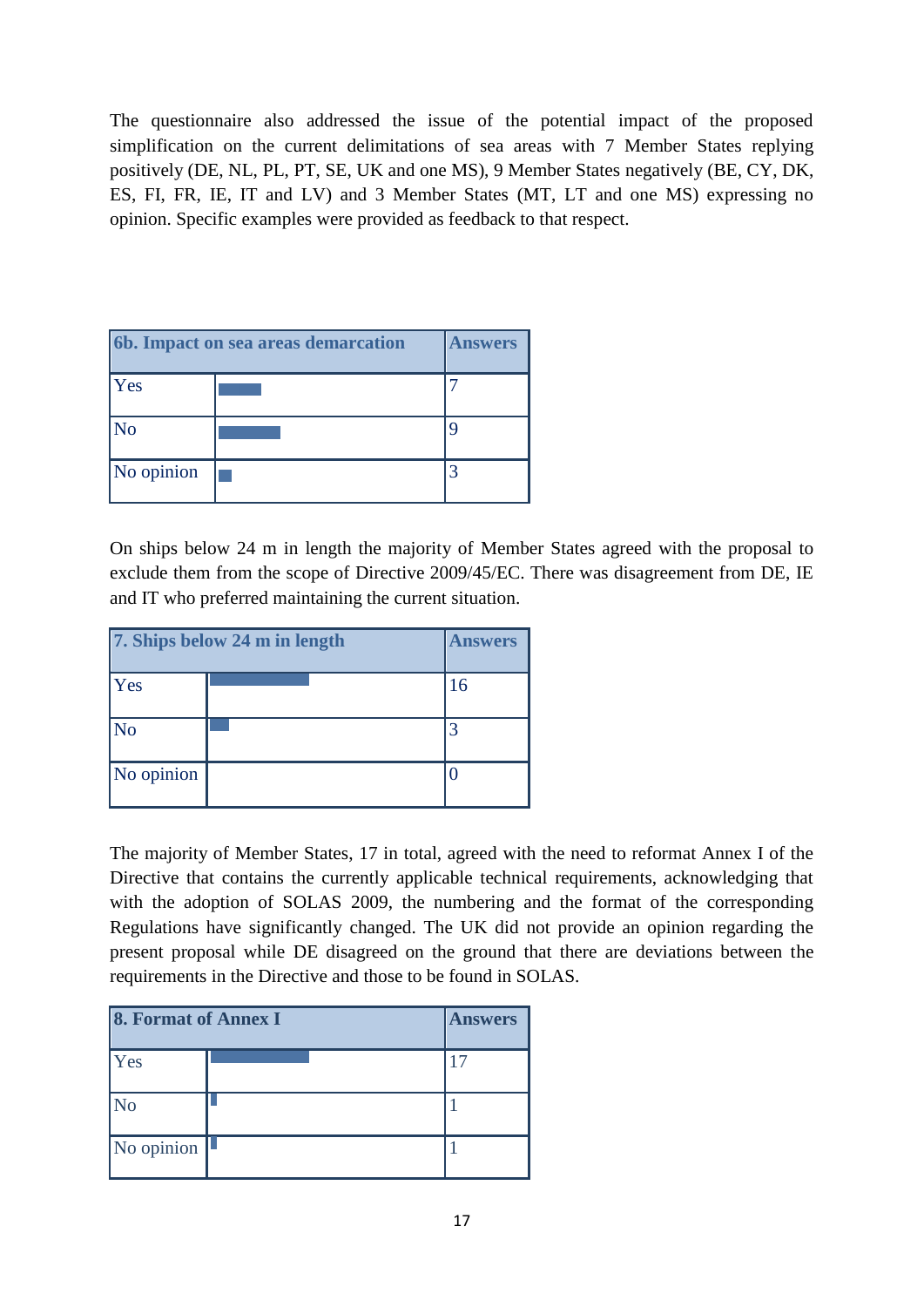On the reporting of exemptions/equivalencies etc., Directive 2009/45/EC (and in principle also Directive 98/41/EC) define a sui generis notification procedure that is rather lengthy. In addition, there is no database where such measures would be recorded and made available to all Member States and operators for their consideration. Therefore, it was proposed to mandate the Commission to set up and maintain a database (possibly through CIRCA) containing the notifications and information provided by Member States under Article 9 (1, 2 or 3); indicate that such database would serve the purpose of informing other Member States as foreseen in Article 9 (4); and specify that condition of access to the database shall be decided with the assistance of the Committee (COSS). MT disagreed due to the potential additional burden that this would impose and UK, LT and one MS expressed no opinion on the proposal. However, the majority of Member States welcomed this proposal.

| 9. Notification tools | <b>Answers</b> |
|-----------------------|----------------|
| <b>Yes</b>            | 15             |
| $\overline{\rm No}$   |                |
| No opinion            |                |

Finally, in question 10 Member States had the opportunity to raise issues that were not addressed in the proposal and make other suggestions for removing outdated references, ambiguities or overlaps in the Directive. Input to that respect was provided by DK, FI, FR, NL, UK and one MS, all of which were taken into consideration as relevant.

#### **Norway**

Replies on the questionnaire were also provided by Norway and can be briefly summarised as follows, according to the proposed amendments for each Directive.

Regarding Directive 98/41/EC, there was general support to the proposals, especially regarding the scope of the Directive (question 1) and the clarification of the definitions and references to 'protected sea area' (question 2), 'sea area C' (question 3) and the measurement of the distance from the point of departure (question 4). In the same lines there was a suggestion to remove the reference to 'including in its archipelagic sea areas' from Article 9(3) due to the potential of causing inconsistencies.

There was disagreement on questions 5 - 6 and the proposal to replace the reference to 'company's passenger registrar' by a reference to the NSW (both for the number of passengers and the passenger lists), on the ground that the shore based system currently in place is functioning well, especially on short crossings. They also highlighted the potential impact on small operators.

NO expressed its support on the suggestions regarding the time the lists of passengers need to be communicated (question 7). There was also an agreement with respect to the time period